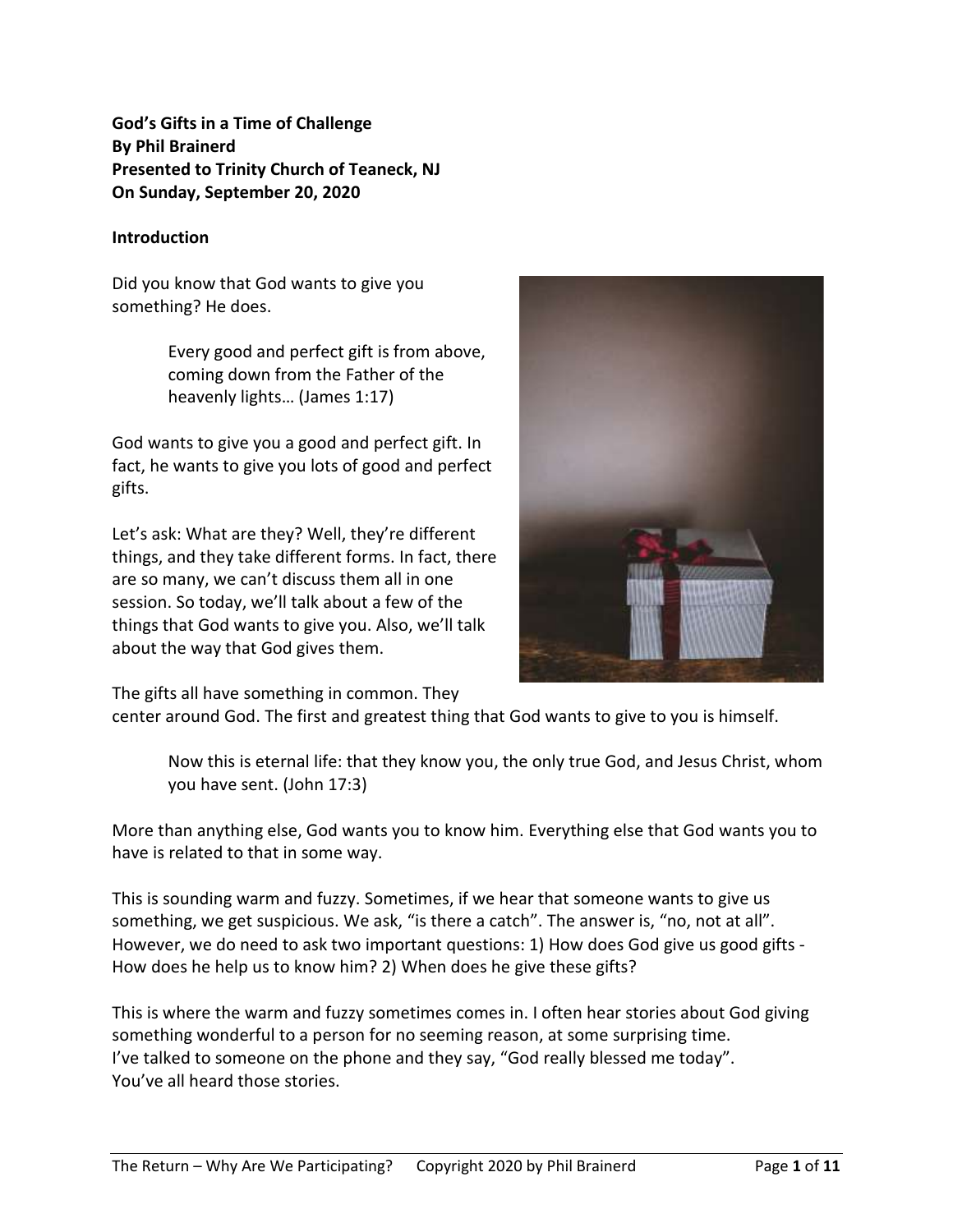On the other hand, sometimes God gives us gifts in ways that are harder. Sometimes, we receive good things from God during a *time of challenge*. We're going to focus on those times today.

Some time ago, we announced that our church would be participating in an event called, "The Return". Some of you have been wondering why we're involved. That's a fair question. The event centers around a national day of prayer on September 26<sup>th</sup>, 2020, and that's just a few days away. So, part of what we're doing today is sharing a few thoughts about why we're participating. As a note, the principles we're discussing today work at any time of challenge, so if you're seeing this at a later date, read on!

We're going to look at some people in the Bible who faced times of challenge, and who received something wonderful from God.

## **I. The Jewish People on the Day of Atonement**

In the Law of Moses, there are a number of provisions and instructions for different areas of life. Among the things described, there are special days. These are days to be set apart for various reasons. One of the most solemn was called "Yom Kippur" or "Day of Atonement". Let's read about it:

29 "This is to be a lasting ordinance for you: On the tenth day of the seventh month you must deny yourselves and not do any work—whether native-born or a foreigner residing among you— 30 because on this day atonement will be made for you, to cleanse you. Then, before the Lord, you will be clean from all your sins. 31 It is a day of sabbath rest, and you must deny yourselves; it is a lasting ordinance. (Leviticus 16:29-31)

This was the day that the Jewish people now call "Yom Kippur" or "Day of Atonement". There are three important things about this day.

# **A) It was a Sabbath.**

A sabbath was a day to do no work. On a sabbath people stopped everything. There was to be no work of any kind. Why? So people could reflect, think, and consider. It's hard to do that when you're busy.

Reflect about what? Sin and atonement. We're told the people were to do this because their sins were being atoned for. In order for sin to be atoned for, you need to recognize that you have sin. Otherwise, why do you need atonement? So, this day was set aside so that people could give special consideration to the problem of sin. In particular, their sin.

Sin is a terrible thing. It's our disobedience to God's authority. It creates at least two problems: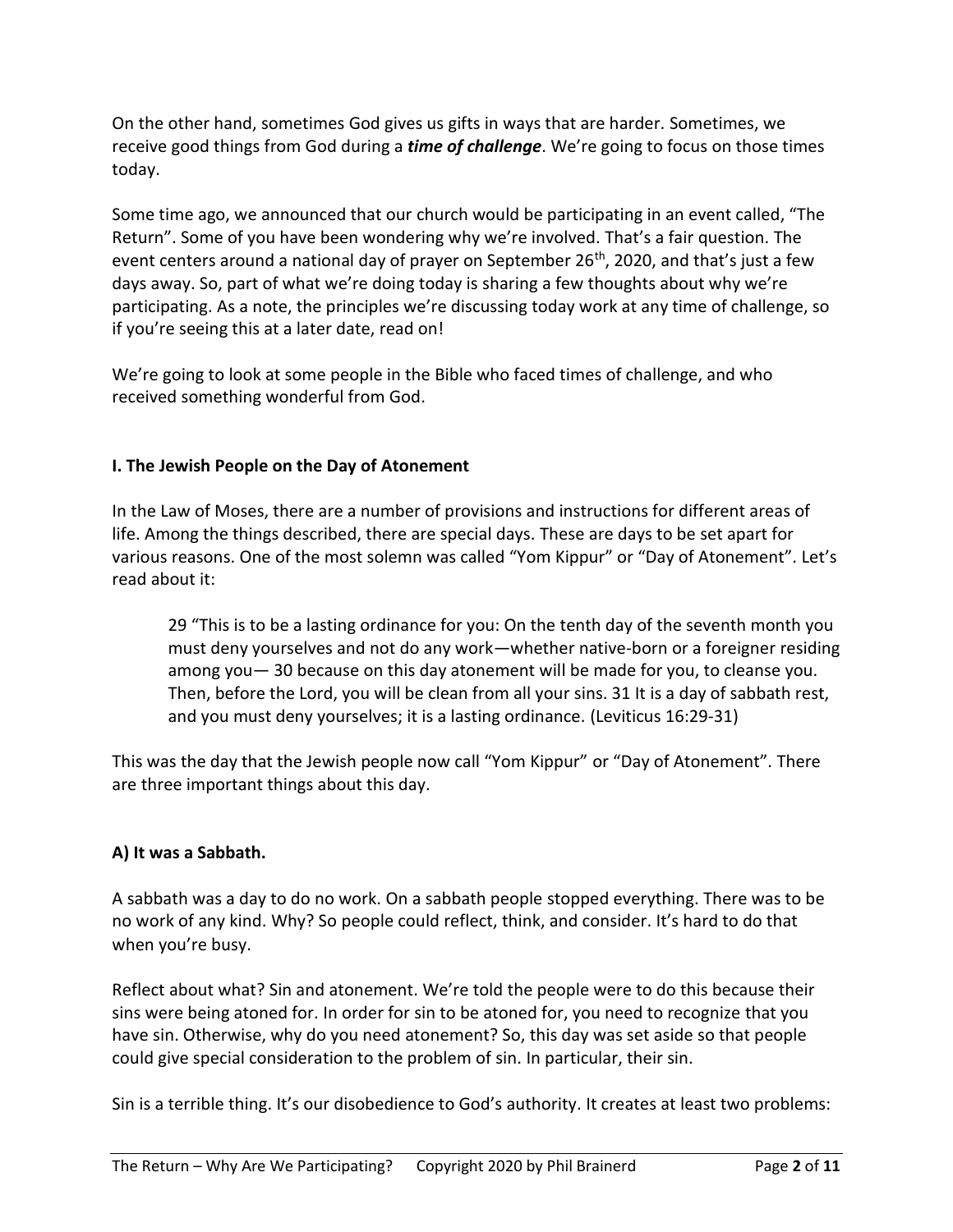### **1) Sin causes us to be separated from God**

But your iniquities have separated you from your God; your sins have hidden his face from you, so that he will not hear. (Isaiah 59:2)

In order for us to have fellowship with God, we need to have the source of our separation removed.

### **2) Sin causes wrath**

The wrath of God is being revealed from heaven against all the godlessness and wickedness of people… (Romans 1:18)

Wrath. The great king of the universe has righteous anger towards those who break his laws and ignore his authority.

Sin is very serious. So much so, the ancient Hebrew people were to have (at least) one day year when they stopped all activity so that they could reflect about their personal sin.

There's a second important quality to this day.

### **B) It was a Fasting Day**

The Law told the Jewish people that they were to deny themselves on this day. Deny means you want something. Maybe you need something. But you say, "no" to the want or the need. So, this has been interpreted as fasting. When you fast, you're hungry or thirsty, but you say "no" to your body's longing for food or drink.

There are different kinds of fasts. Some people fast from food, but not water. Some just limit the kinds of things they can consume. We'll discuss them in our session today.

This fast was one of the more serious. For 24 hours there was to be no food or drink. This is very serious because the human body can only go four days without food and water. With water, fasting can last much longer.

Why would somebody do that? As I've read about the topic of fasting, I've seen all kinds of explanations. I saw one from a well-known Bible teacher that was very interesting. This Bible Teacher said that food can be used as medication. If someone suffers depression, a doctor can prescribe all kinds of medications. But they're totally unnecessary. You know why?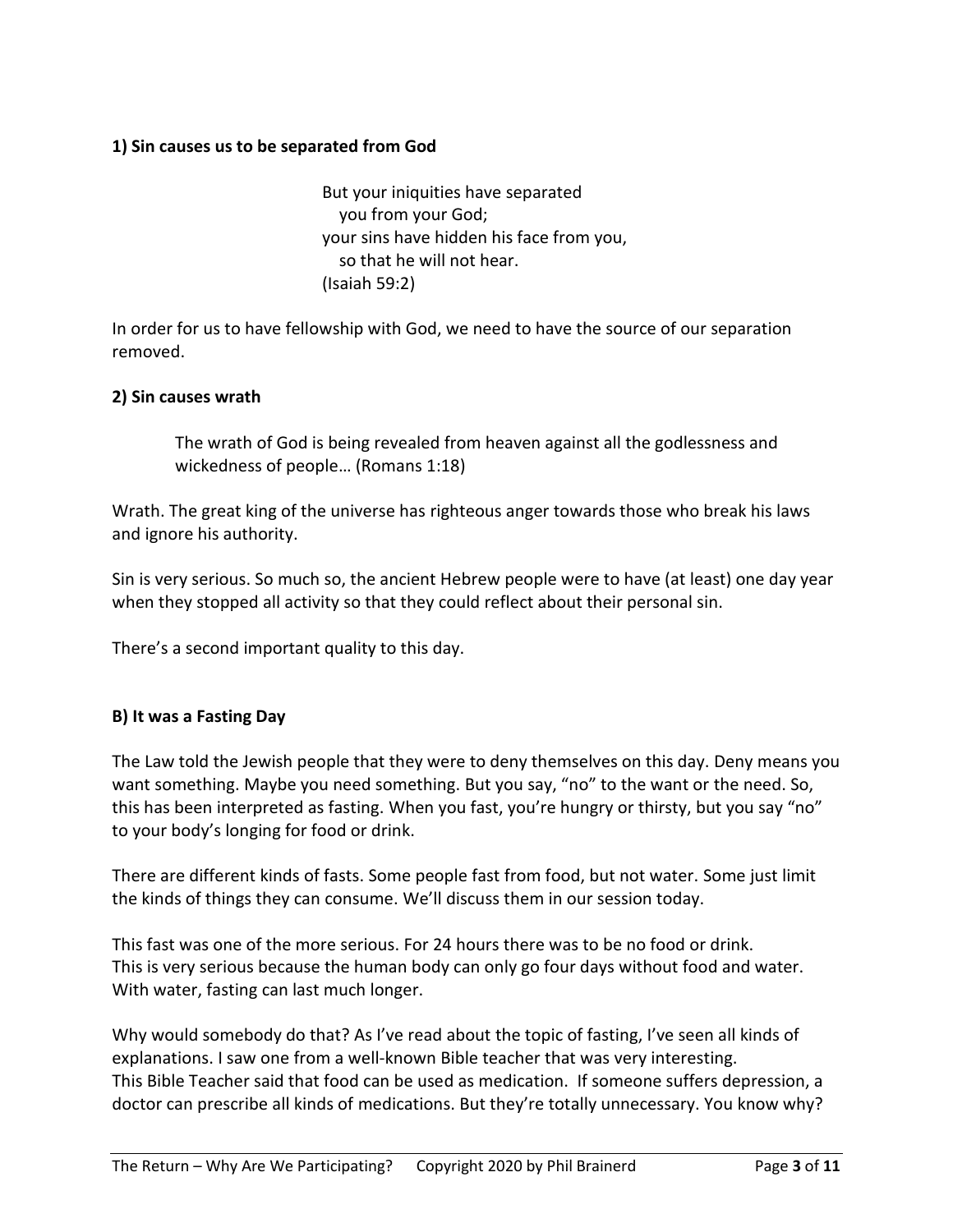Because there's something called pepperoni pizza. Pepperoni Pizza cures any kind of depression. At least for me. For you, it might be chocolate. It might be something else. Food can make us feel better. So, when we feel bad, we often reach for food.

If you reflect on sin, you know what happens? You feel bad. And you know what? At some point, we all have to face that.

We'll learn in a minute that we don't have to feel bad about our sin all the time.

We'll quickly add that some people say fasting focusses your mind. Other say that it adds weight to your reflections and your attitude. We'll talk more about the "why" of fasting in the future.

For now, let's look at the third important thing about this day.

### **3) Sins were atoned for.**

We said that God wants to give us good and perfect gifts. In this case, God provided the knowledge that a person's sin was atoned for.

What is atonement? The concept of atonement can be difficult. We'll treat it more fully at another time. For now, we'll say that sin is very serious, so it must be dealt with.

- Sin is impure It must be cleansed.
	- o That was a major emphasis on Yom Kippur.
- Sin causes damage That damage must be paid for.
- Sin is the breaking of law There is a penalty to be paid.

Atonement means all these things are dealt with.

The faithful among the Jewish people followed these instructions. They were rewarded with a picture. A picture of what would happen someday in the future. A day when a perfect atonement would come through Jesus Christ.

God wanted to give something of himself to the Jewish people. So, he challenged them. He warned them about the problem of sin. He wanted them to approach the challenge with a day of fasting and reflection about sin. Those who met the challenge saw what God wanted to give them. They knew him better. They knew that he was a merciful God who forgave. There would come a day when sins would no longer separate people from God. There would be a day when no one who was faithful to God's call would need to fear wrath.

Therefore, there is now no condemnation for those who are in Christ Jesus… (Romans 8:1)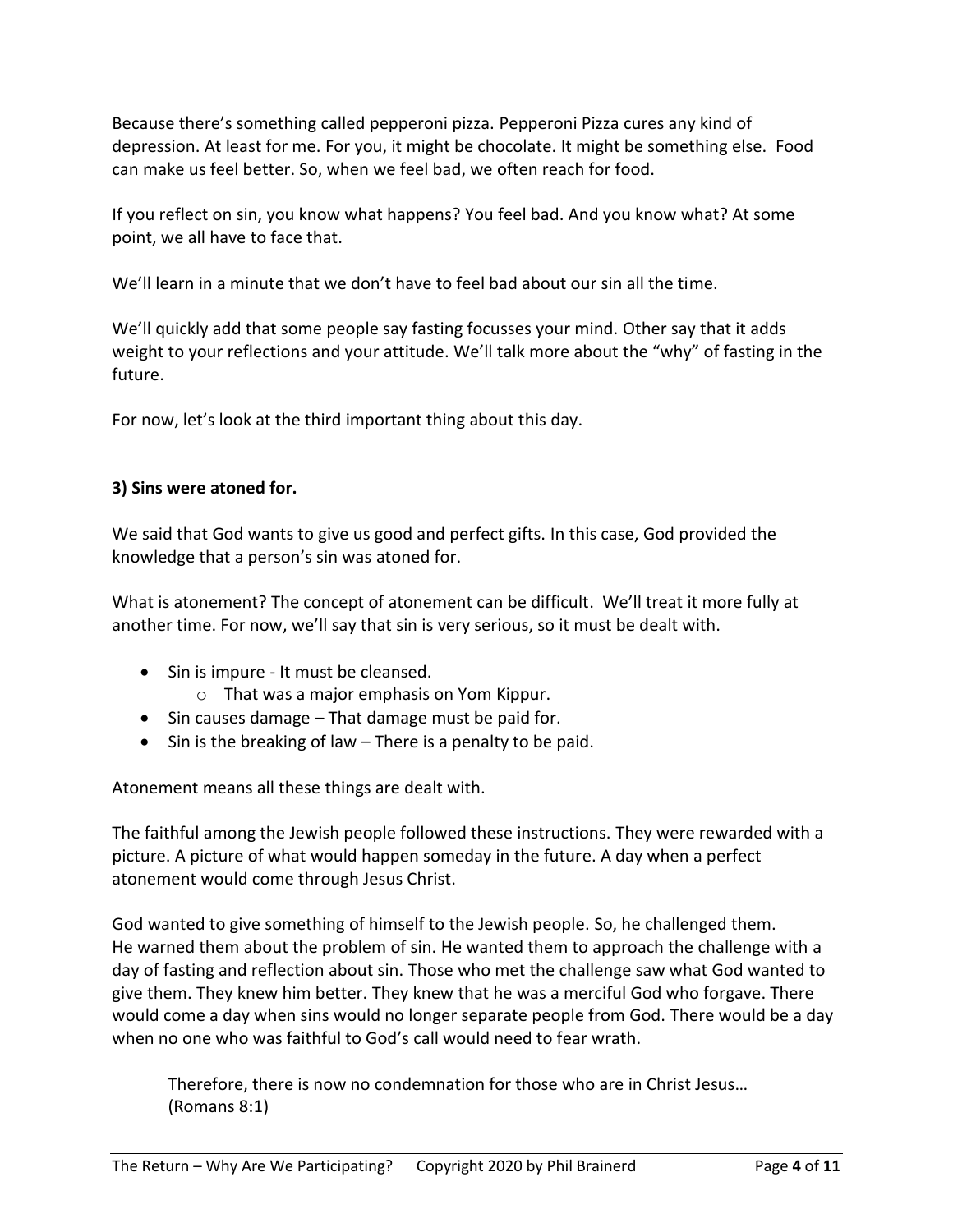That's why we don't need to walk around constantly regretting our sin - Because there is joy in God's salvation.

Today, things are different than they were in the days that Moses gave the Law. The great atonement for sin, the sacrifice of Jesus Christ is now in the past. The Jewish people looked forward to the day. We look back.

So, we don't observe a yearly day of atonement. For us, *we reflect all the time.* We still have special times where reflection is even more intense. In our tradition, we do this every month when we observe communion. We always encourage people to reflect on their sins.

Question: Why do we do that, considering the great atonement has already happened? There are two reasons. First, sometimes sin creeps into our lives. Although daily sins don't prevent us from entering heaven, they hinder our walk with God. We don't enjoy him the way he intends. So, we're encouraged to confess and forsake sins.

If we confess our sins, he is faithful and just and will forgive us our sins and purify us from all unrighteousness. (I John 1:9)

Second, we grow closer to God. Recognizing the size of our sin increase our love for God. We enjoy his love better. To understand this, consider the following story: It involves a man named Simon who was troubled that Jesus hung around with sinful people.

41 "Two people owed money to a certain moneylender. One owed him five hundred denarii, and the other fifty. 42 Neither of them had the money to pay him back, so he forgave the debts of both. Now which of them will love him more?" 43 Simon replied, "I suppose the one who had the bigger debt forgiven." "You have judged correctly," Jesus said. (Luke 7:41-43)

I like to kid sometimes that some people are saved from a life of sin and degradation at the age of four. Others are saved at a later point in life from more obvious sins. We're always happy when we hear that children receive the Lord in Sunday School. But sometimes, with thought and reflection, people come to realize later in life that they're saved from more than they realize. On that day, their love for Jesus grows.

So, on the day of atonement, God set a challenge before the Hebrew people. He told them to set aside a day to hold a strict fast and to refrain from all activity so they could reflect on their sin. They were rewarded with a deeper knowledge of God's mercy and love. Although people who have received Jesus don't need to do that today, we still benefit from occasional times set aside to reflect.

Here, we ask an important question: Is this new to you? Have you received God's forgiveness through Jesus Christ? Please check out Billy Graham's web site: PeaceWithGod.net. You can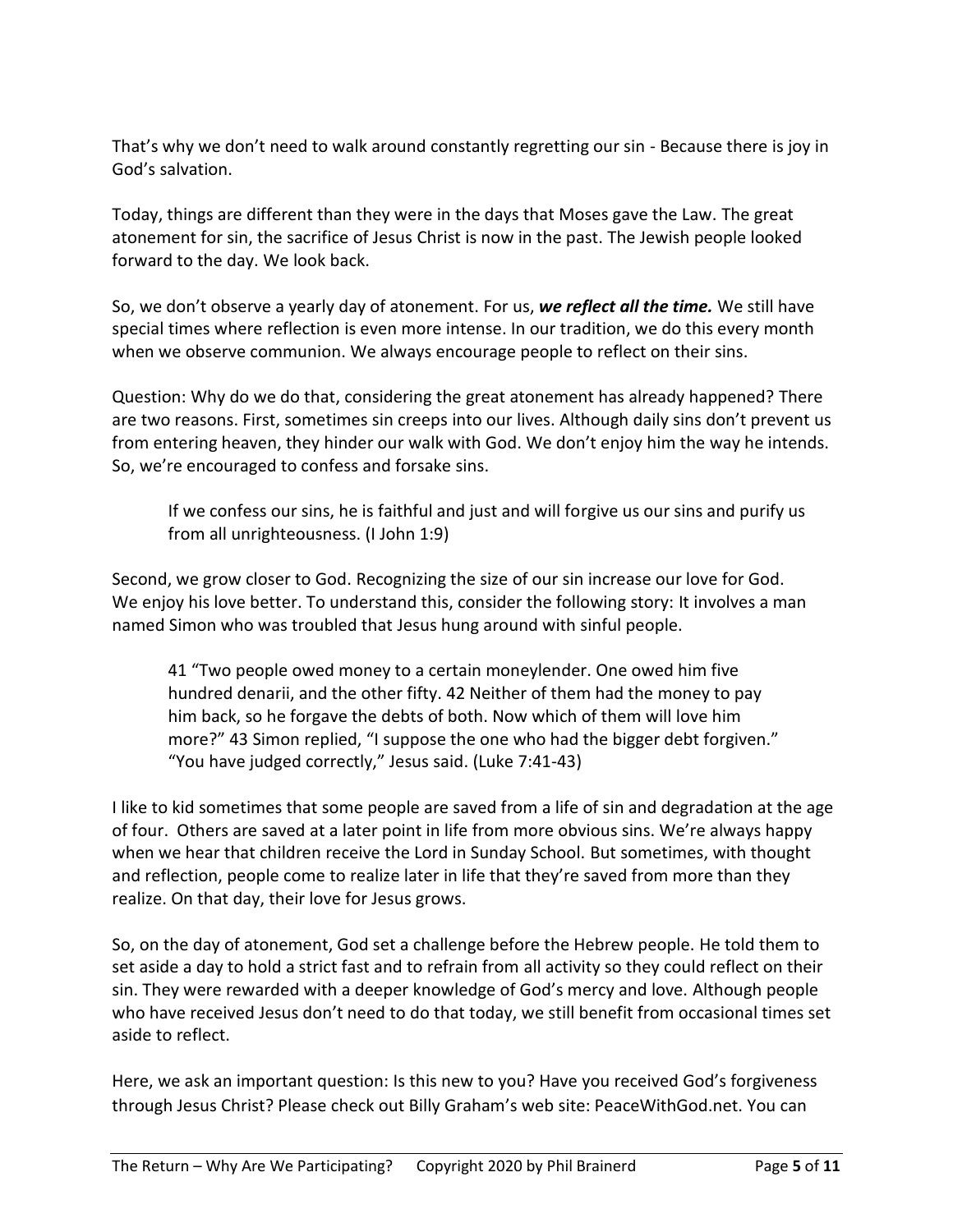learn how to be forgiven through the atonement of Jesus Christ. Or, contact our church: Write to Info@TrinityTeaneck.org. We'll be happy to help.

## **II. Daniel**

Sometimes, people face different challenges. Let's look at the prophet Daniel. When Daniel was a young man, the nation of Israel was judged because of their sin. The great city of Jerusalem was attacked and burned. Refugees from the city were led to Babylon where they lived in exile. Daniel was among those refugees. Through a series of miracles, Daniel rose from refugee to one of the most respected leaders in ancient Babylon. There were many times in Daniel's life when he faced incredible challenges. We'll look at two of them.

At that time I, Daniel, mourned for three weeks. 3 I ate no choice food; no meat or wine touched my lips; (Daniel 10:2)

Daniel faced a challenge. We don't know exactly what it was, but it was serious. We're told he mourned for three weeks. Something was bad. So bad, that Daniel just couldn't go through life like normal.

He didn't respond to the challenge with a complete fast. He responded with a partial fast: he limited his diet. As a respected leader, he could eat whatever he wanted whenever he wanted. Every day could be a party. But he said, "no party – not today. No celebration. My heart isn't up to it."

We won't read the whole chapter, but the result of this challenge was revelation. An angel from God was sent to Daniel. Here's what he said:

"Do not be afraid, Daniel. Since the first day that you set your mind to gain understanding and to humble yourself before your God, your words were heard, and I have come in response to them." (Daniel 10:12)

Daniel was a great prophet of God, so he received a messenger from God. The angel said two things that allowed Daniel to know god better. 1) God is a caring and loving. he listens to the prayers of his people. 2) The message he brought taught that God is powerful. He controls all of history. The messenger told Daniel what would happen in the future. The result was that Daniel knew God better.

Those kinds of things, angels with special messages, are very rare. They're reserved for people with a special mission like Daniel. However, there's still room for fasting and prayer when we meet challenges. Today, we sometimes face situations that are so difficult, we don't have any answers. If it's a difficult challenge, there may be room to not only pray, but fast in some way. Full fasts aren't always required. We just need to say, "right now, no party - no celebration."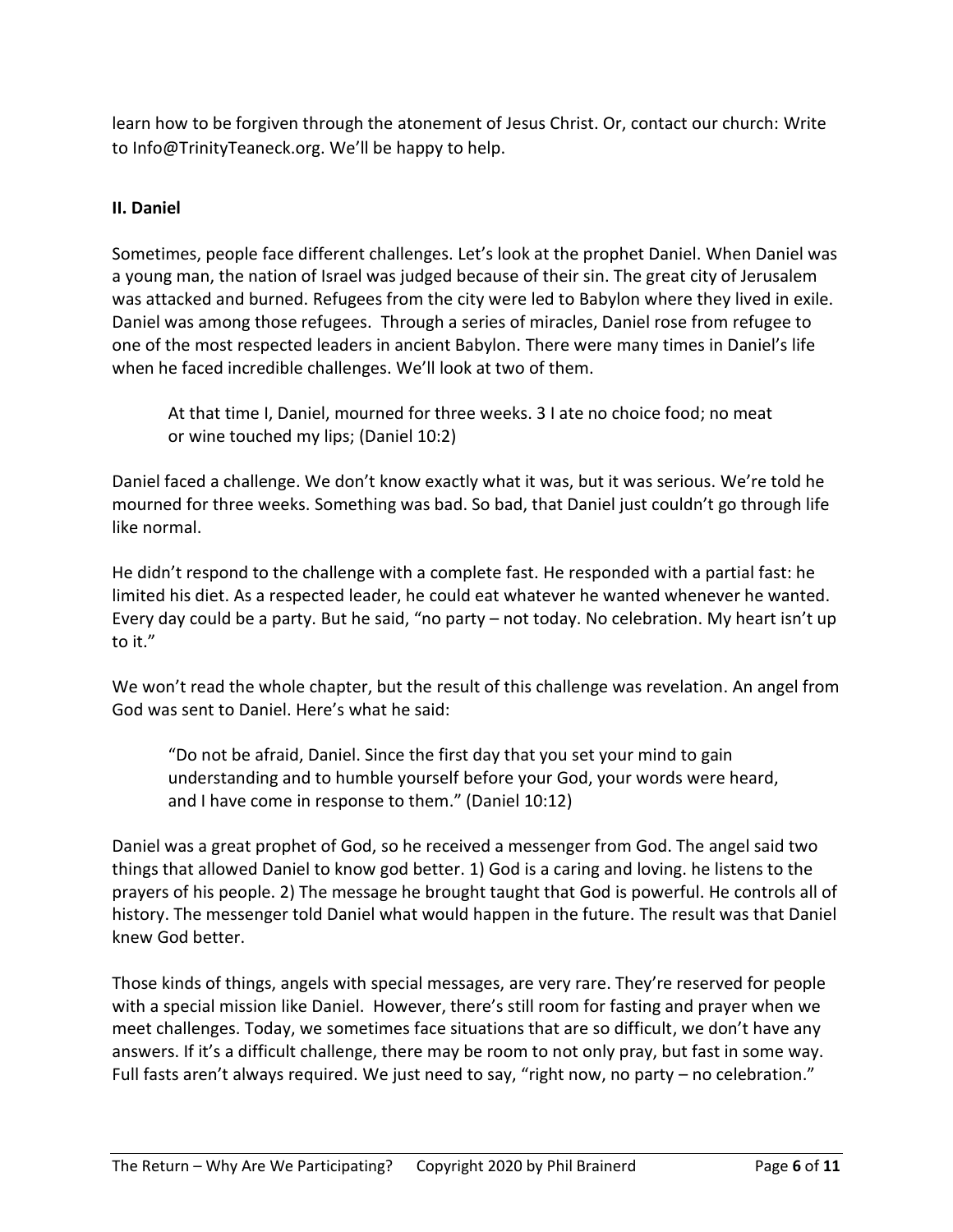But sometimes, a full fast is required. Earlier in his life, Daniel looked at the condition of his people, Israel. He was heartbroken when he saw how they had been dispersed in a foreign land. He knew that it happened because of their sin. Here's how he responded:

So I turned to the Lord God and pleaded with him in prayer and petition, in fasting, and in sackcloth and ashes. (Daniel 9:3)

Here Daniel prayed. He fasted. He wore a material called "sack cloth". It was the symbol for mourning. He sat in the ashes, again another symbol of grief.

When he prayed, here's what he said:

4 I prayed to the Lord my God and confessed: "Lord, the great and awesome God, who keeps his covenant of love with those who love him and keep his commandments, 5 we have sinned and done wrong. We have been wicked and have rebelled; we have turned away from your commands and laws. 6 We have not listened to your servants the prophets, who spoke in your name to our kings, our princes and our ancestors, and to all the people of the land. (Daniel 9:4-6)

When Daniel saw the condition of his people, he was led to confess. He confessed that his people had sinned. They had sinned against the clear commands of God.

When he did this, he used a vitally important word: "We". He didn't say, "O Lord, all of those *other* people have sinned. Aren't they lucky to have a perfect man like me praying for them." No, he included himself. This is something the most righteous men of the ages have done. Here's a familiar verse:

We all, like sheep, have gone astray, each of us has turned to our own way; (Isaiah 53:6)

Isaiah included himself when he spoke about sin. Maybe you've heard the song: "Amazing Grace, how sweet the sound. That saved a wretch like YOU." No - "That saved a wretch like Me." The writer of the book of Hebrews said Isaiah was such a righteous man, the world was not worthy of him. Yet, when Isaiah confessed sin, he included himself.

Daniel confessed his own sin and the sin of his nation. He humbled himself, mourning with fasting and prayer. And once again, Daniel was rewarded with a messenger from God. He met face to face with the angel Gabriel. The angel gave Daniel another message revealing God's sovereign power over time. Again, Daniel's answer to a challenge resulted in him know God better.

Once again, we don't expect personal revelation from God. But sometimes, we look around us, and our hearts grieve. We, too, can mourn with fasting and prayer.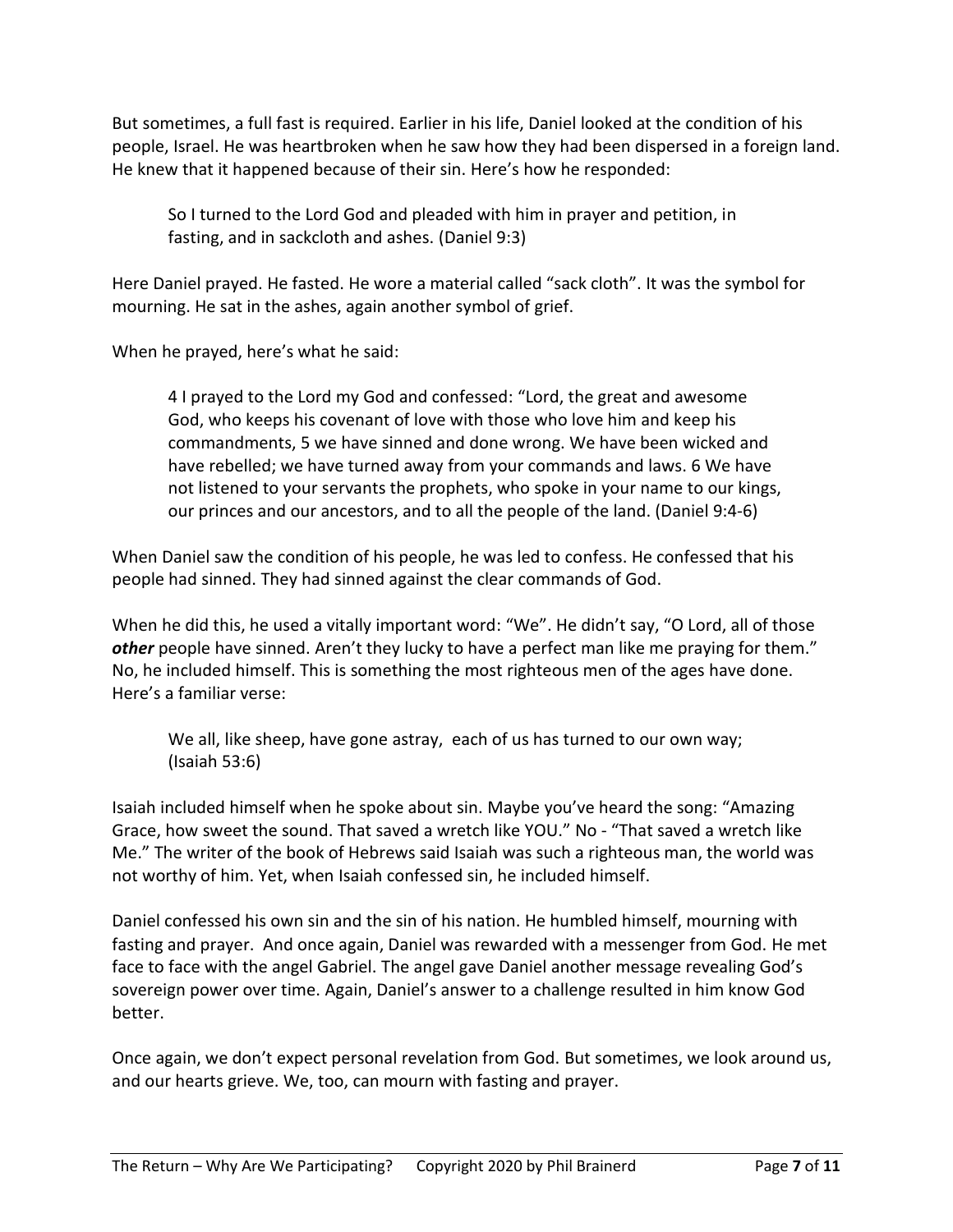Let's look at one more example.

#### **III. Esther**

Esther is the wonderful story of another refugee. She was a Hebrew orphan girl cared for by her uncle. Like Daniel, though a series of miraculous events, she was elevated. She became the queen of Babylon.

But one day, she heard that there was terrible danger. A wicked and powerful man named Haman had plotted to destroy the Hebrew people. Even though she was Queen, her options were limited. The king was so paranoid that he created a rule. Anyone who entered his court uninvited was to die. It was dangerous even for the queen to attempt to talk to the king of Babylon.

Here's how she responded to this challenge:

Go, gather together all the Jews who are in Susa, and fast for me. Do not eat or drink for three days, night or day. I and my attendants will fast as you do. When this is done, I will go to the king, even though it is against the law. And if I perish, I perish. (Esther 4:16)

The people of Israel faced annihilation. This was serious. Esther's response was to call for a 3 day complete fast. Recall, that the human body can only last 4 days without water. The result? The king of Babylon, a tyrant, allowed Esther to enter his courtroom. He listened to her. The Hebrew people were saved.

Salvation would have been enough, but God gave them more. The Hebrew people were shown the power of God. They could know him better by seeing his power. But that power was shown after a terrifying challenge.

#### **IV. Us.**

So, what does this all mean for us today? I don't have to tell you that today, we face many challenges. Those challenges rise to the level of crisis. At the beginning of the year, we heard about something called COVID 19. On September 7 of 2020, the Wall Street Journal feature a front-page article:

'Really Diabolical': Inside the Coronavirus That Outsmarted Science SARS-CoV-2 is a wily virus, with mysterious origins and a powerful ability to infect and spread; 'We underestimated it.'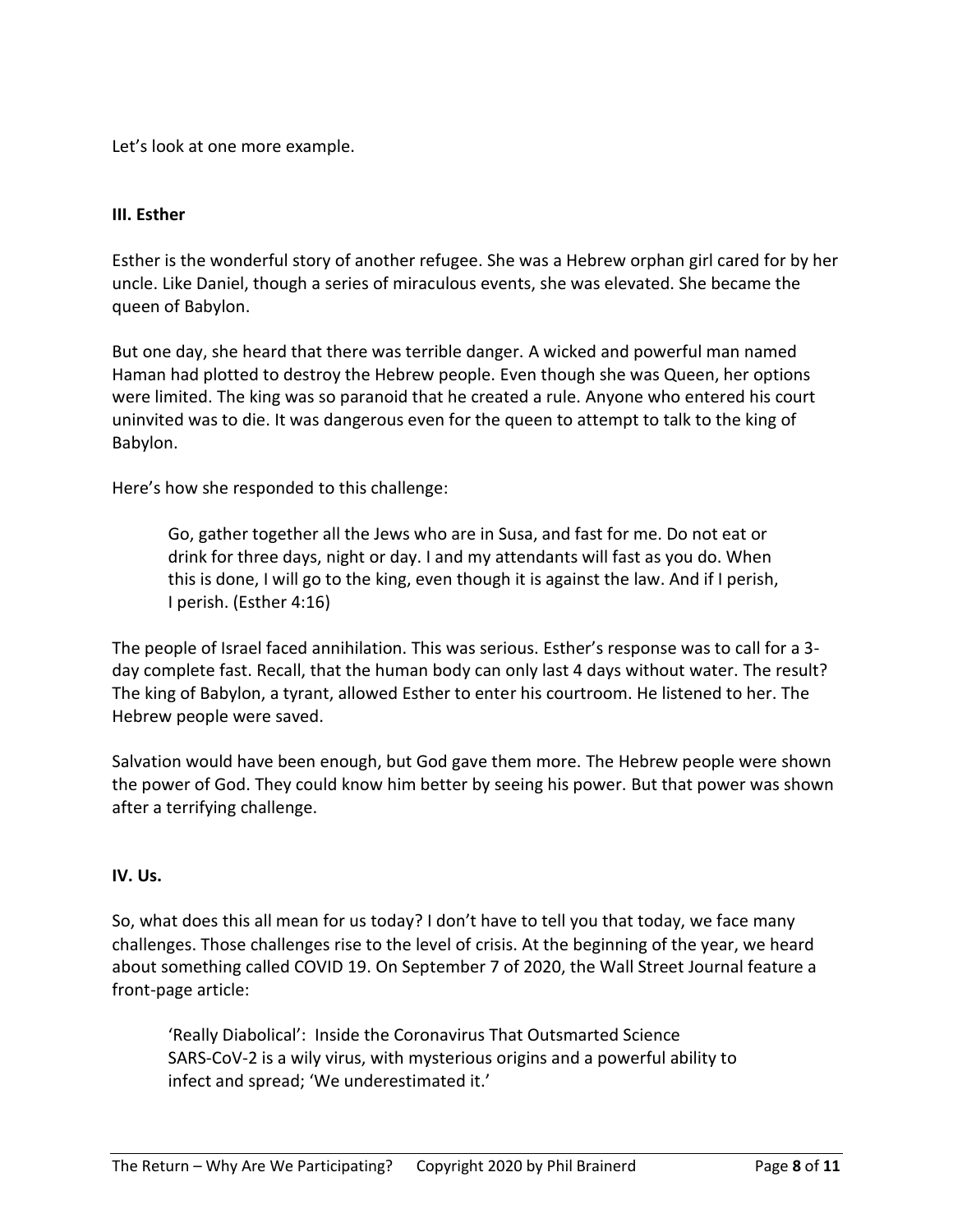A few lines into the article, the writers said: "Taken on its own terms, SARS-CoV-2 is the infectious disease success of the past 100 years. Almost unmatched in the annals of emerging human contagions, it has parlayed a few chance infections into a pandemic of around 27 million confirmed cases so far."

Prior to the arrival of this disease, we were enjoying the best economy in generations. Unemployment was at all-time lows, especially in minority communities.

As the USA reeled from this, they were then hit with riots. A video of a man named George Floyd was released. He was thought to have committed a small crime. A police officer used excessive force to restrain him resulting in his death. Before we knew it, buildings were burning all over America.

If that's not enough: On July 26, 2019, the Wall Street Journal published another article. Here is its title: "Yes, American Religious Liberty Is in Peril." The article explains the ways that our religious liberty is under attack.

Is this scary? Sure. Many people are bewildered. They feel powerless as they watch the world being torn apart. If you feel that way, you're not alone. But, as I said at the beginning of our talk, sometimes God uses times of challenge to give gifts to his children. God wants us to know him better. There is something of himself that he wants to show us through this crisis.

Here is what we need to do: We will do what God's people have done for centuries and even millennia. Here is how the Prophet Joel told his friends to face a terrible crisis:

Declare a holy fast; call a sacred assembly. Summon the elders and all who live in the land to the house of the LORD your God, and cry out to the LORD. (Joel 1:14)

This year, some Christian leaders in the United States have joined forces to call for a sacred assembly. These leaders have put aside the normal things that various denominations disagree on. They are calling for Christians in our country and the world to fast and pray, just as God's people have done in the past. It will be on September 26.

The days surrounding it are special. The time from Friday, September 18 through Monday, September 28 are days of preparation and follow-up.

Here's what we're asking people to do: During the preparation and follow up days, consider treating this like the prophet Daniel when he restricted his diet. He mourned. He was so grieved, he couldn't act like life was a party.

Then, from sundown on Friday, September 25 through sundown on Saturday the 26, set aside a sabbath. Don't work. Shut off the TV, the devices, the computers.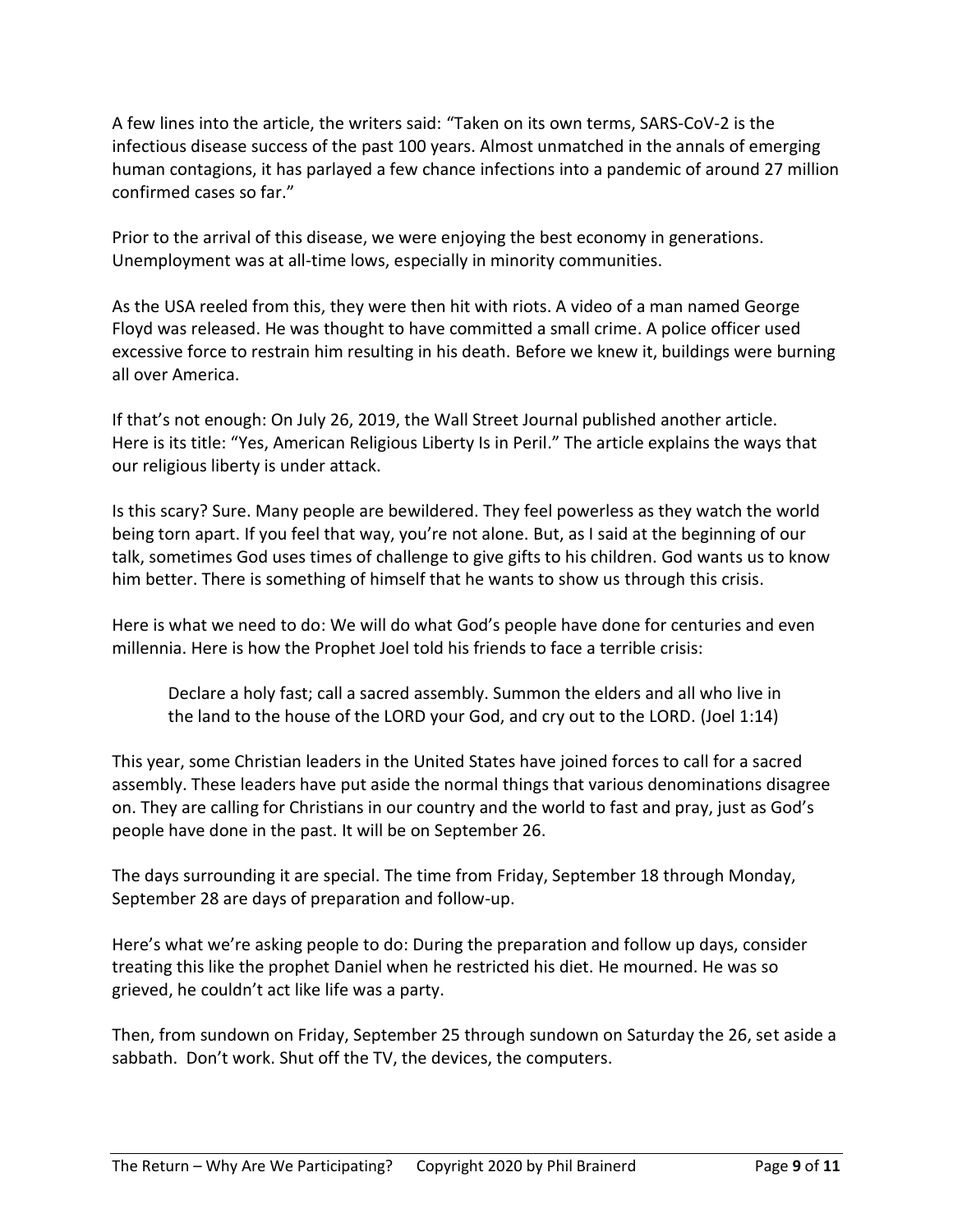And deny yourself. Of course, talk to your doctor. However, if you're able, consider a complete fast. No food and no water for 24 hours. If you don't think your health is up to that, then pray about what level of denial you will apply.

During this time, we will host a simulcast of the prayer meeting that will be held on the mall in Washington D.C. It will start at 6 PM on Friday evening and go until 9 PM on Saturday evening. I will try with God's help to be there for the entire time in case you want someone to pray with you. If you're reading this from overseas, visit the web site: TheReturn.org. You can learn how to watch the event wherever you are over the Internet.

We will close our discussion with two short passages of Scripture.

Many of the people hosting the event are hoping the following Scripture will apply:

…if my people who are called by my name humble themselves, and pray and seek my face and turn from their wicked ways, then I will hear from heaven and will forgive their sin and heal their land. (II Chronicles 7:14)

That was a promise made to the ancient Jewish people when they built their first temple under King Solomon. We enjoy many of the blessings that God gave to them. But we are not them. Do all promises that God made to them apply to us? To be honest, I'm not sure.

Perhaps a better scripture for us comes from the book of Jonah. Jonah was told to preach to the people of Nineveh who had fallen into great sin. When the king heard Jonah's word, here's what he did:

6 The word reached the king of Nineveh, and he arose from his throne, removed his robe, covered himself with sackcloth, and sat in ashes. 7 And he issued a proclamation and published through Nineveh, "By the decree of the king and his nobles: Let neither man nor beast, herd nor flock, taste anything. Let them not feed or drink water, 8 but let man and beast be covered with sackcloth, and let them call out mightily to God. Let everyone turn from his evil way and from the violence that is in his hands. 9 Who knows? God may turn and relent and turn from his fierce anger, so that we may not perish." (Jonah 3:6-9)

This was a man who understood that God is never forced. There is no recipe. When we pray, we call upon his mercy.